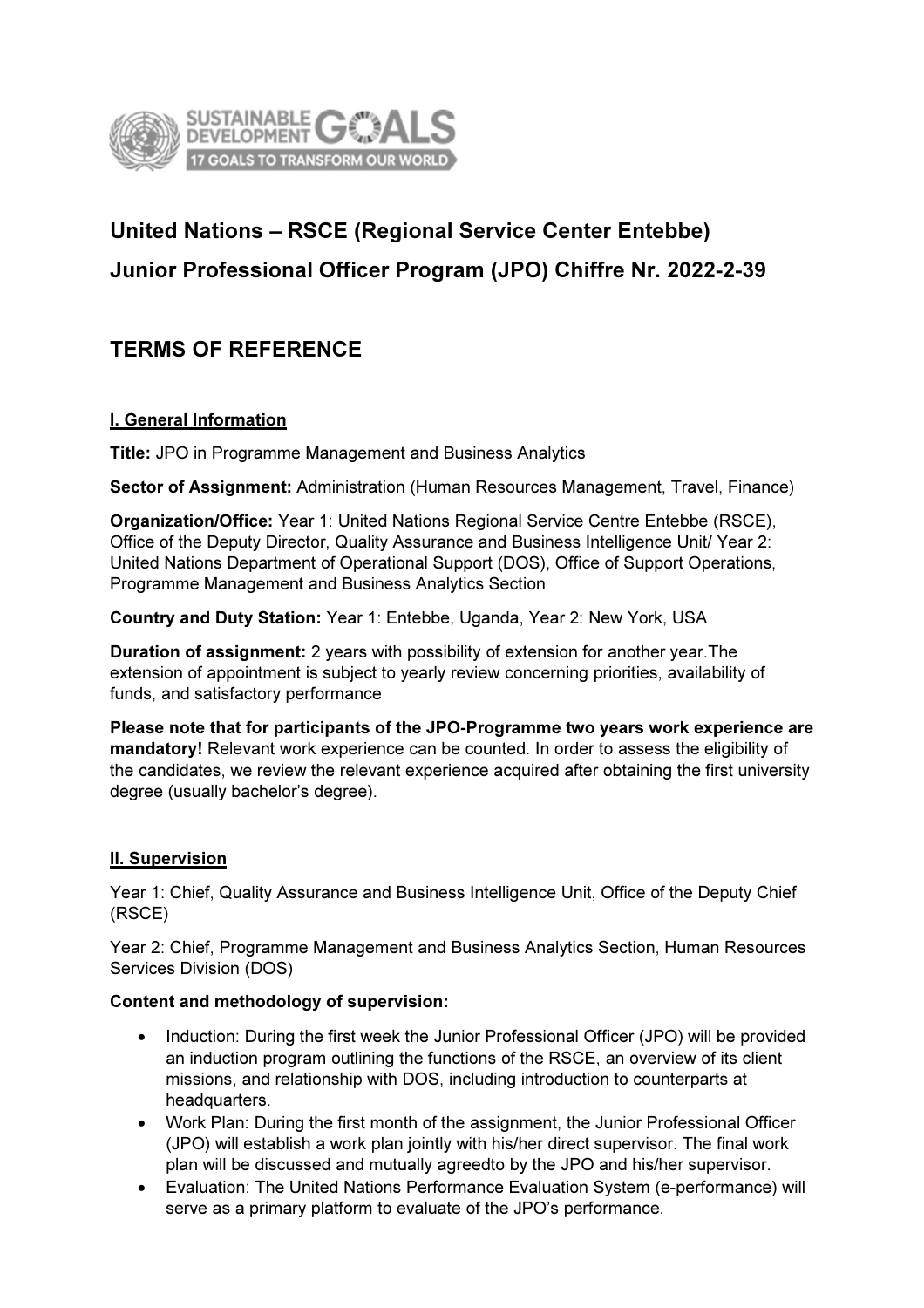The yearly evaluation would be completed after the first year of service with close performance monitoring and appraisal as required. Ongoing discussions will take place between the supervisor and supervisee throughout the reporting period regarding tasks to be performed. The incumbent will be given continuous professional feedback, guidance, training, and mentoring by the supervisor. The JPO will also be expected to attend a weekly meeting with all members of the Unit in addition to regular meetings with the Supervisor to discuss work assignments.

## III. Duties, Responsibilities and Output Expectations

Under the direct supervision and guidance of the supervisor, the JPO will be responsible to perform the following tasks and duties for the projects to which he/she will be assigned:

- Support Business Process Analysis (BPA) of administrative and support functions managed by the RSCE with a view to understanding the processes and improving the efficiency and effectiveness of its operations;
- Develop process maps and models depicting current (as-is) and future (to-be) end-toend processes;
- Support the definition, measurement, analysis, and improvement of operational support processes with the objective to develop options that enable greater efficiency and quality of the RSCE's operations;
- Contribute to designing surveys and conducting assessments (qualitative and quantitative) of service operations to measure and analyze business processes and identifying opportunities for improvement of support functions to peace operations and other client missions;
- Write or update procedure documents (e.g., work instructions / standard operating procedures) for service delivery areas;
- Conduct stakeholder interviews and facilitate workshops;
- Support with the establishment and analysis of Monitoring and Evaluation (M&E) frameworks and Key Performance Indicators (KPI) to enable results-based measurement and evaluation of operational support processes in the areas of travel, finance, and human resources:
- Capture and analyze data as well as develop reports for senior management on key performance indicators (KPIs) and other related areas;
- Contribute to the design of KPI dashboards in the business intelligence tool (e.g., Microsoft Power BI, SAP Business Objects, etc.), including requirements gathering and documentation support;
- Contribute to project portfolio management activities including preparing data and documentation, coordinating and liaising with project managers and other stakeholders as needed;
- Provide input and support to internal capacity building activities;
- Assist in communication and reporting activities, as required; and
- Undertake any other relevant tasks assigned by the supervisor in the incumbent's area of expertise.

#### IV. Qualifications and Experience

#### Education:

Master's degree in business management, public administration, engineering, computer science or another relevant field.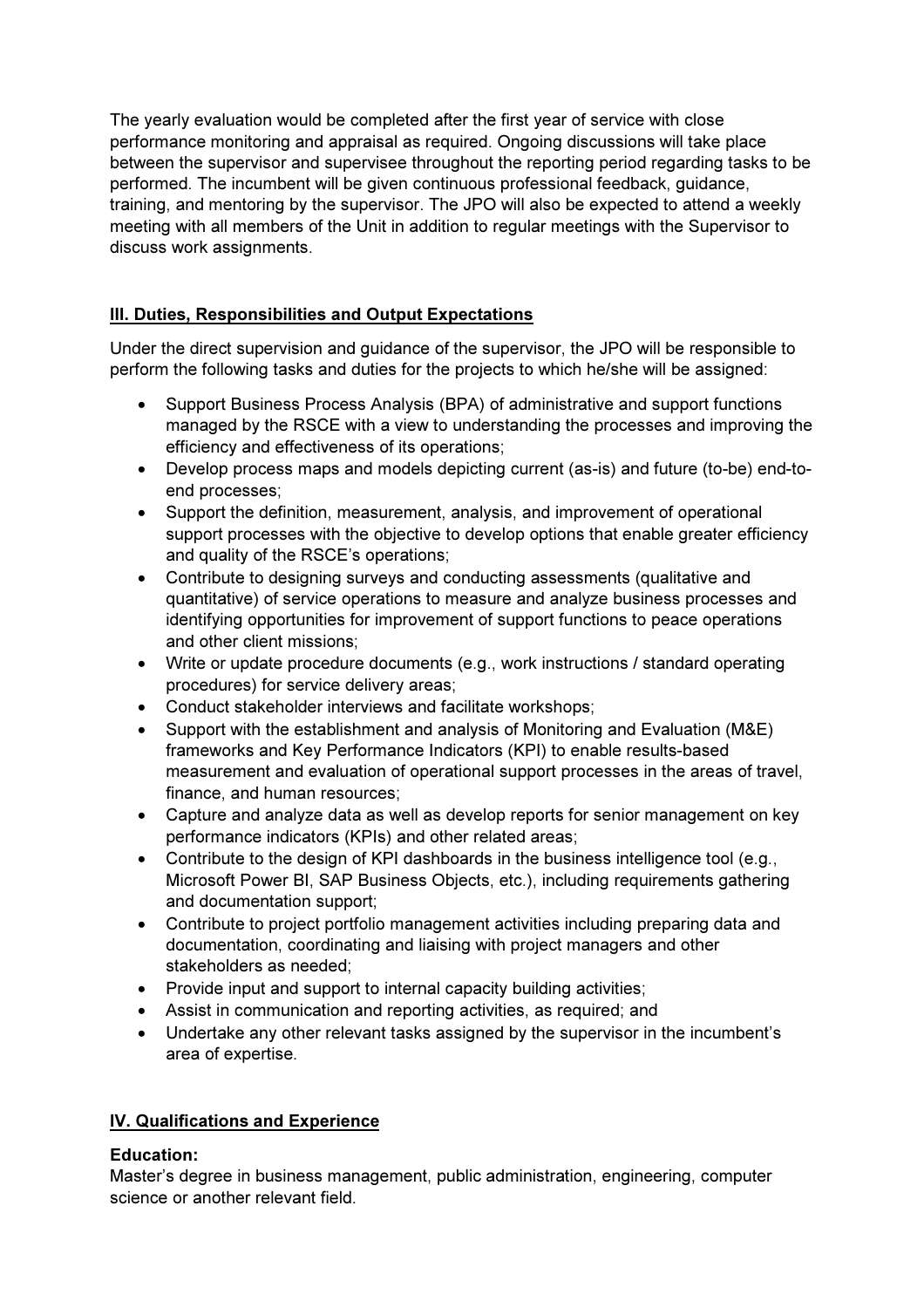#### Work experience:

At least two years of professional or management consulting experience in monitoring and evaluation, business process analysis / improvement, strategic planning, performance management / measurement, or organizational change. Experience in international organizations/corporations or public administration is considered an asset.

#### Languages:

Fluency in oral and written English is required; knowledge of French would be an asset.

#### Other skills:

- Experience and/or certification in project management and process improvement is highly desirable;
- Strong quantitative and qualitative analytical skills;
- Good interpersonal and communication skills; presentation and facilitation skills; and customer and stakeholder relationship management skills;
- Excellent working knowledge of Microsoft Office, including Word, PowerPoint; Advanced knowledge of Excel including the ability to generate reports, use spreadsheets, graphing, pivot tables, calculations, and automation to process large quantities of data relevant to business tasks.
- Experience using business intelligence tools or statistical software (e.g., Microsoft Power BI, SPSS, SAP Business Objects) would be an asset; and
- Experience working with an administrative function (e.g., human resources, finance, travel, supply chain, information technology) or in management consulting (e.g., process improvement, monitoring and evaluation, etc.) would be an asset.

#### UN competencies:

PROFESSIONALISM: Shows pride in work and in achievements; Demonstrates professional competence and mastery of subject matter; Is conscientious and efficient in meeting commitments, observing deadlines and achieving results; Is motivated by professional rather than personal concerns; Shows persistence when faced with difficult problems or challenges; Remains calm in stressful situations.

PLANNING & ORGANIZING: Develops clear goals that are consistent with agreed strategies; Identifies priority activities and assignments; adjusts priorities as required; Allocates appropriate amount of time and resources for completing work; Foresees risks and allows for contingencies when planning; Monitors and adjusts plans and actions as necessary; Uses time efficiently.

TECHNOLOGICAL AWARENESS: Keeps abreast of available technology; Understands applicability and limitations of technology to the work of the office; Actively seeks to apply technology to appropriate tasks; Shows willingness to learn new technology.

#### Workforce Diversity

The United Nations believes that an inclusive culture attracts the best talent and encourages all qualified applicants, regardless of gender, disability, sexual orientation, cultural or religious backgrounds, to apply.

#### V. Learning Elements

On completion of the assignment, the JPO will have:

 An excellent understanding of the UN Secretariat, its structure, and its on-going management reform in administration;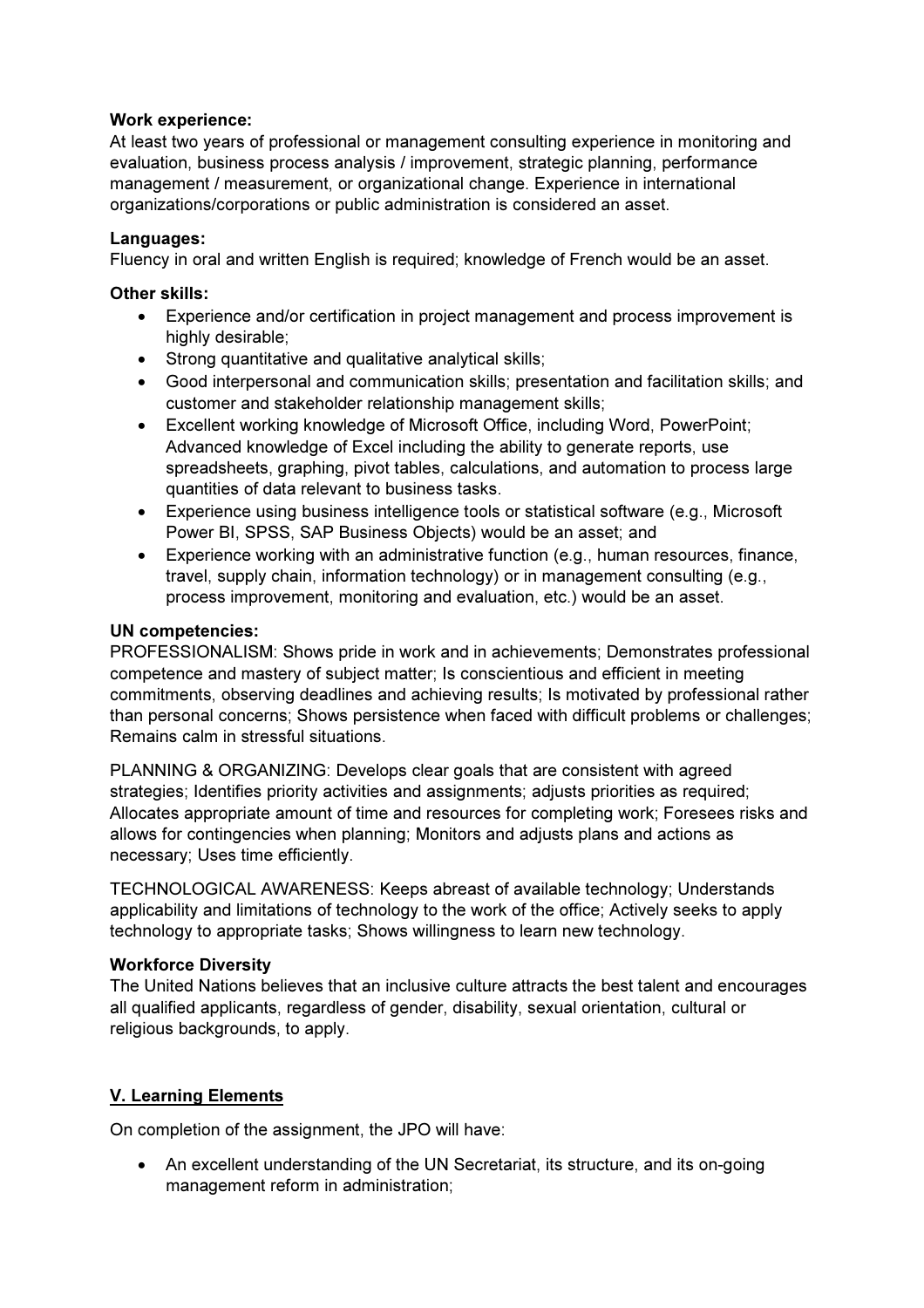- An in-depth knowledge of the challenges of implementing change programs in a multicultural environment / large international organization;
- An in-depth understanding of best-practices in administrative service delivery and running projects in a highly diverse and globally distributed organization supporting peace operations;
- An in-depth understanding of qualitative and quantitative benefits tracking and the use of data to support business process improvement and quality assurance efforts;
- A comprehensive knowledge of the applicable UN guidelines, policies and procedures, particularly in multiple areas of administration.

## VI. Background Information

The RSCE is a shared service centre based in Entebbe, Uganda which consolidates administrative and support functions previously located in various peacekeeping and special political missions in a less volatile, more family friendly regional location, with the goal of providing efficient, client-orientated and scalable services while reducing the missions' footprints to UN field missions across Africa. The RSCE currently provides a full range of administrative, logistics and information and communications technology services to nineteen client missions in Africa, representing over 77% of all UN peacekeeping and special political missions worldwide.

The Centre is governed by a Steering Committee led by the Assistant Secretary-General for Support Operations and the Directors from the Department of Operational Support which is responsible for providing strategic guidance and oversight. In addition, the Directors and Chiefs of Mission Support of the RSCE's Client Board provide expert advice to the Director RSCE, including strengthening client management and engagement.

The JPO will be placed in the Office of the Deputy Director, Quality Assurance and Business Intelligence Unit, reporting to the Unit Chief. The JPO will participate in projects ongoing in the RSCE that involve planning, business and data analysis, facilitation of workshops / meetings organized for joint problem solving, and reporting and communications. In this regard, the incumbent will be responsible for providing efficient, timely, responsive and highquality project support to the RSCE, including:

- Detailed planning to ensure that all process improvement projects are managed in an efficient and effective manner;
- Development of project deliverables in consultation with all relevant stakeholders (to increase ownership and buy-in for changes); and
- Innovative and effective contributions to all process improvement and change management efforts.

After an initial year at the RSCE in Entebbe, the JPO will have an opportunity to spend a year in UNHQ in the Department of Operational Support performing similar duties in the Programme Management and Business Analytics Section of the Human Resources Services Division. This arrangement is subject to available funding, exigencies of services, and satisfactory performance of the JPO.

A simplified organigram outlining the structure of RSCE is provided below.